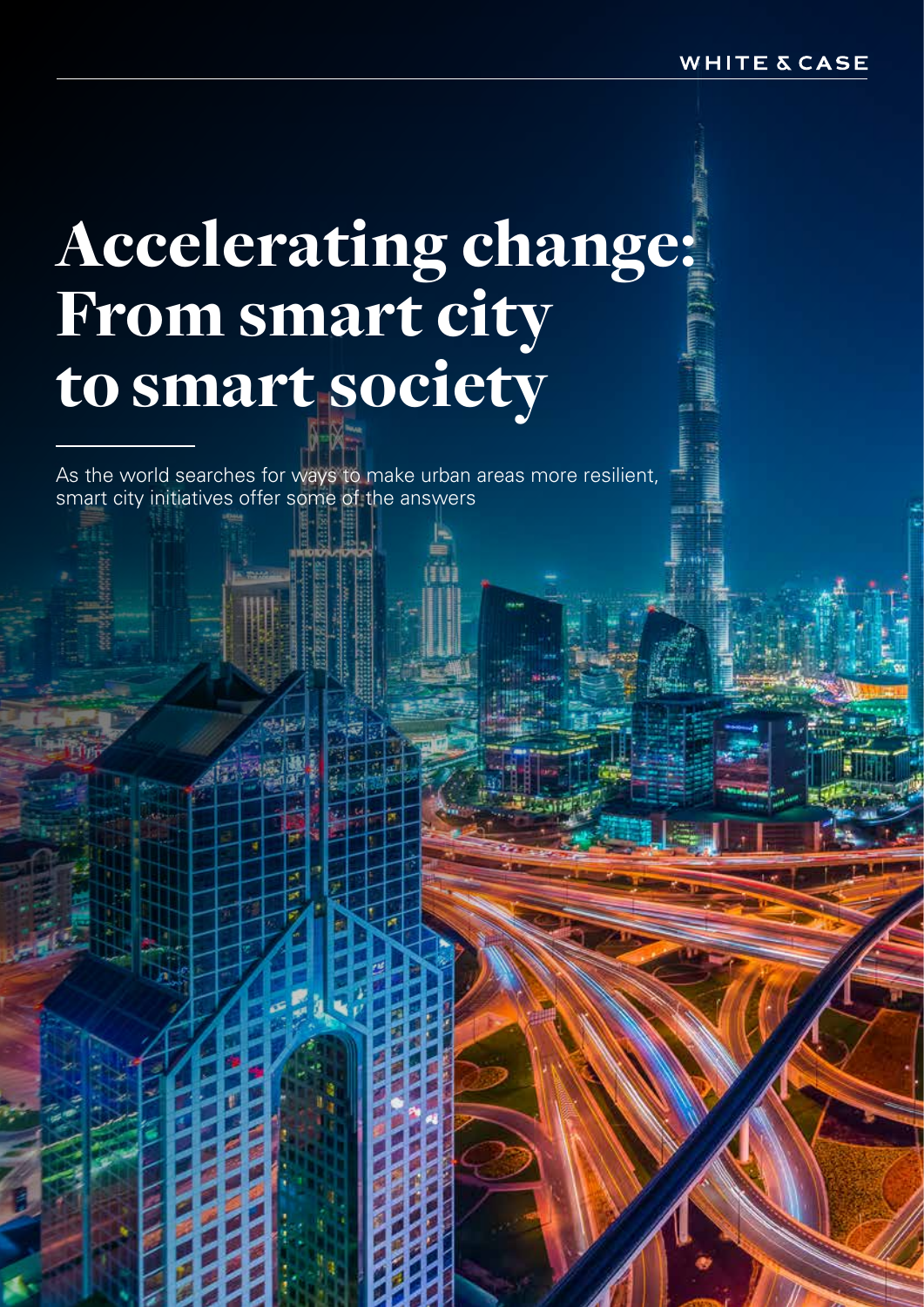# Accelerating change: From smart city to smart society

The COVID-19 pandemic has revealed some of the shortcomings of major cities in times of crisis. As the world searches for ways to make urban areas more resilient, smart city initiatives offer some of the answers. Partners **Oliver Brettle**, **Nicholas Greenacre**, **Tim Hickman**, **Andres Liivak**, **Daren Orzechowski** and **Adam Pierson** of global law firm White & Case explain.

Outbreaks of communicable<br>
disease have a long history<br>
better. London's sewer network was disease have a long history of changing cities for the constructed following the cholera epidemic in the 1850s, and building ventilation standards improved after the Spanish flu in 1918.

The current COVID-19 pandemic presents a similar whiteboard moment to accelerate the adoption of the best technology and infrastructure for modern cities. The smart city, a catch-all term used to describe how technology and data analytics can be harnessed to make cities more sustainable and efficient, is likely to have a profound influence on how policymakers and inhabitants reimagine urban spaces.

A smart city approach has long been seen as a crucial tool for managing explosive population growth in cities. According to the United Nations Department for Economic and Social Affairs, more than half of the world's population lives in towns and cities, a figure that could climb to close to 68 percent by 2050. As city populations have swelled, so have their economic clout. By 2025, the world's top 600 cities are expected to account for 60 percent of global GDP, according to McKinsey.

Smart city developments—such as the giga projects under construction

in Saudi Arabia and Masdar in Abu Dhabi—have shown that the technology is available to reduce city running costs, cut resource consumption and improve service delivery. But retrofitting existing urban infrastructure—as opposed to building new smart cities from the ground up—has been a long-term challenge. Hefty price tags and the complexity of these undertakings have slowed the pace of implementation.

The impact of COVID-19 on economies, communities and public health, however, may yet prove to be the spark that galvanizes cities to overcome these barriers and find creative, multi-disciplinary approaches to make smart city principles the foundation of all longterm urban planning. The pandemic may also provide useful data and support for the implementation of specific technologies.

# 68

of the world's population could live in urban centers by 2050

**Source:** United Nations Department for Economic and Social Affairs

#### **The data deal**

For any city or organization that plans to put smart city ideas at the center of its wider planning strategy, the collection of data, and regulation of its use, is the foundation upon which any plans must be built.

Data collection and analytics sit at the heart of smart city planning and are essential if smart cities are to deliver on their promise. In greenfield smart cities, such as those in Saudi Arabia and the UAE, data collection devices may be built into the fabric of buildings from the outset, helping to minimize costs and maximize efficiency.

In some parts of the world, privacy laws and rights make it more difficult to track people and collect and use their data without implementing compliance measures. Although some governments have been given more power to collect and process personal

 $\epsilon$ 

The current COVID-19 pandemic presents a whiteboard moment to accelerate the adoption of the best technology and infrastructure for modern cities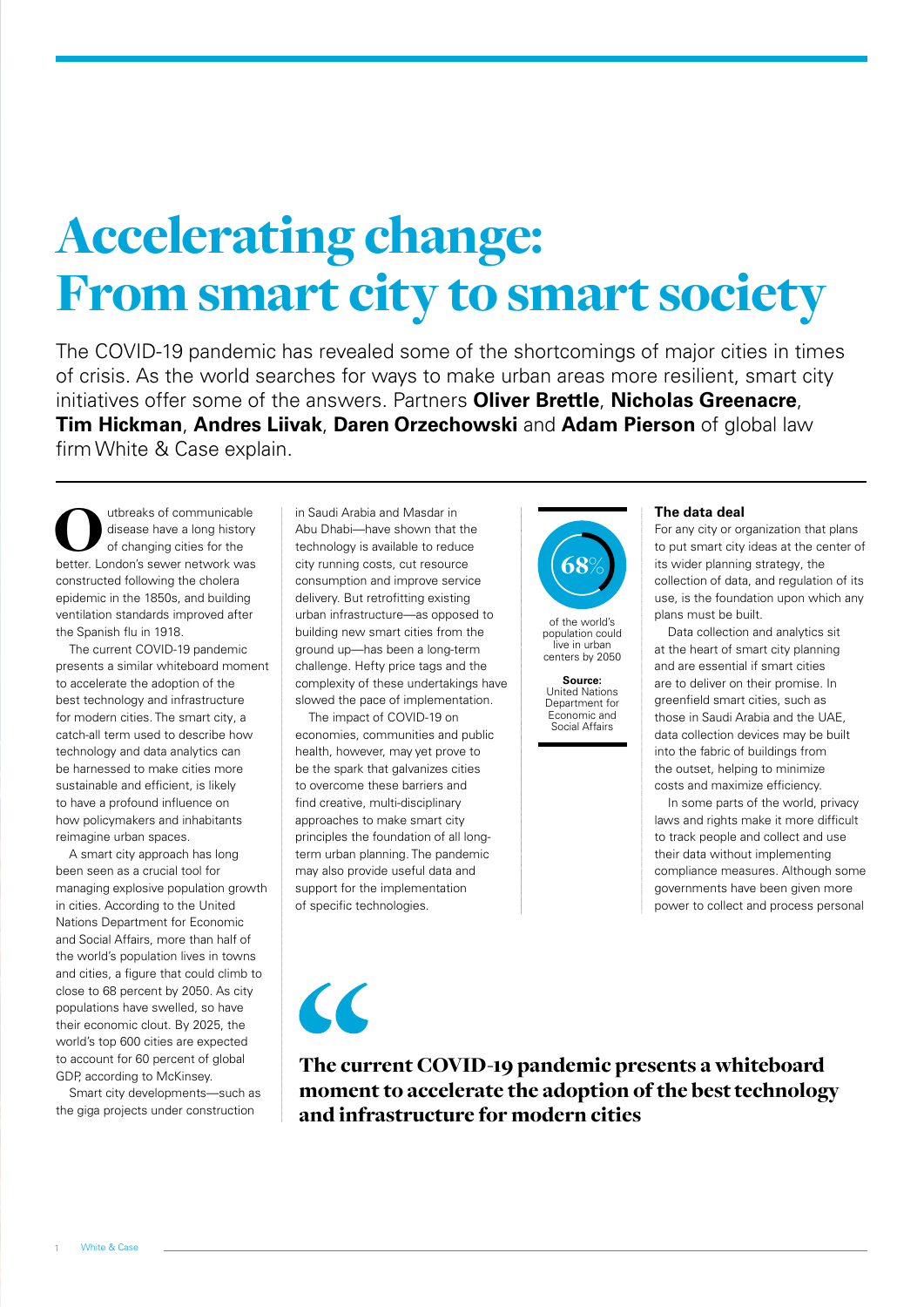data in order to fight COVID-19 (the European Data Protection Board, for example, has given guidance to this effect), there are nevertheless limitations on how long this data can be held, and the purposes for which it can be used. Indeed, there is an argument that many western countries have lagged behind Asia-Pacific and may lag behind the Middle East in smart city development precisely because of these restrictions, especially in Europe, where GDPR rules place significant emphasis on the rights of individuals to privacy and respect for family life.

Inevitably, there are trade-offs to be made between the privacy rights of individuals and the rapid development of new technologies in the context of smart cities. In many western legal structures, these rights make it more complex and expensive to collect data concerning individuals, and to process that data for purposes including the operation and development of smart cities.



**Source:** United Nations Department for Economic and Social Affairs

The collection of data also comes with commercial and intellectual property challenges. If smart cities are to work, especially those adopting artificial intelligence, they need data sets that are accurate and up-to-date. In addition, competing businesses and platforms need to be able to access that data in different ways and for different purposes. But if data are to be centralized and then shared, and leveraged by many people in a scalable way, we must ask who owns the data and what are the rules governing its commercial use?



## The urgency of the battle against COVID-19 has necessitated crossover between traditional public and private sector siloes



The urgency of the response to COVID-19 could well be a game changer for how people, companies and states in the west see personal data, and where the balance sits between personal privacy and public health and safety. The impact of the virus may also focus minds and speed up cooperation between private companies and government when it comes to sharing data and putting it on an appropriately controlled opensource platform. Government could have a key role to play here in setting up and controlling such a platform, and making sure that all citizens, irrespective of socio-economics, have the tools to contribute to and benefit from data-driven knowledge of infection rates, healthcare, digital health and telemedicine provision.

#### **Embracing change**

When the data is available, the application of smart city tools in the fight against COVID-19 has served as a blueprint for how technology can optimize all aspects of urban living.

Some cities—Chicago, for example, have used anonymized cellphone data to analyze travel patterns and track whether people are staying at home and self-isolating. In China, South Korea and the Middle East, governments have gone a step further, using smartphone data to track individuals who have picked up the virus and map who else they have come into contact with. South Korea's government also launched a "self-health check" app to keep tabs on the health status of overseas visitors, and installed thermal imaging sensors and disinfectant sprays in shopping centers to stop the virus from spreading and identify people who may be at risk.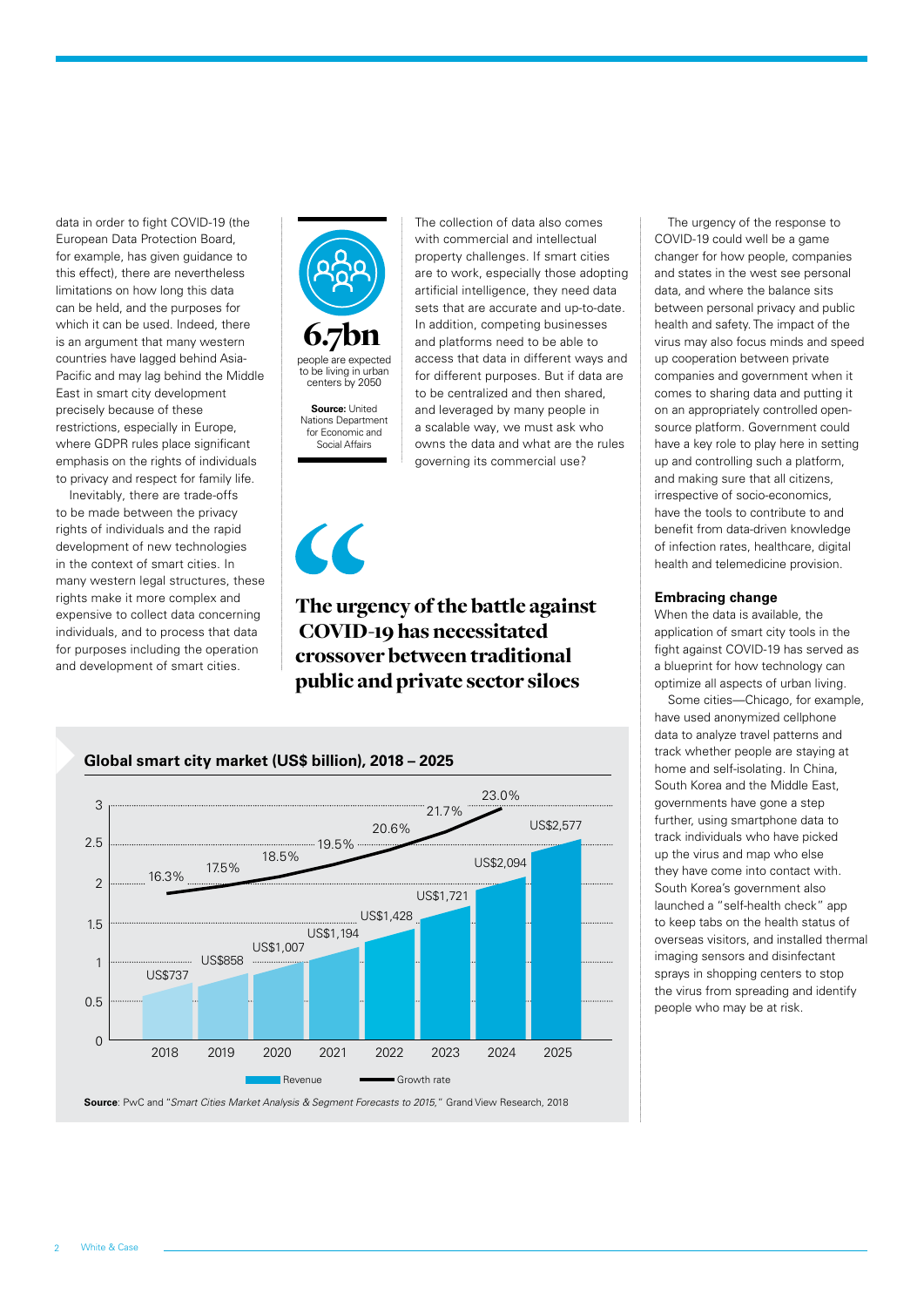## **Cities in Europe, North America, China and East Asia have the most developed technology bases, while those in Latin America, Africa and India lag behind**



Nairobi Lagos 6.4

3.2

**Source**: McKinsey Global Institute analysis **Note:** Based on smart city deployment in 50 cities globally, assessed in three areas: the strength of technology base; the number and extent of applications implemented; and public awareness, usage and satisfaction with the applications

25.0 24.3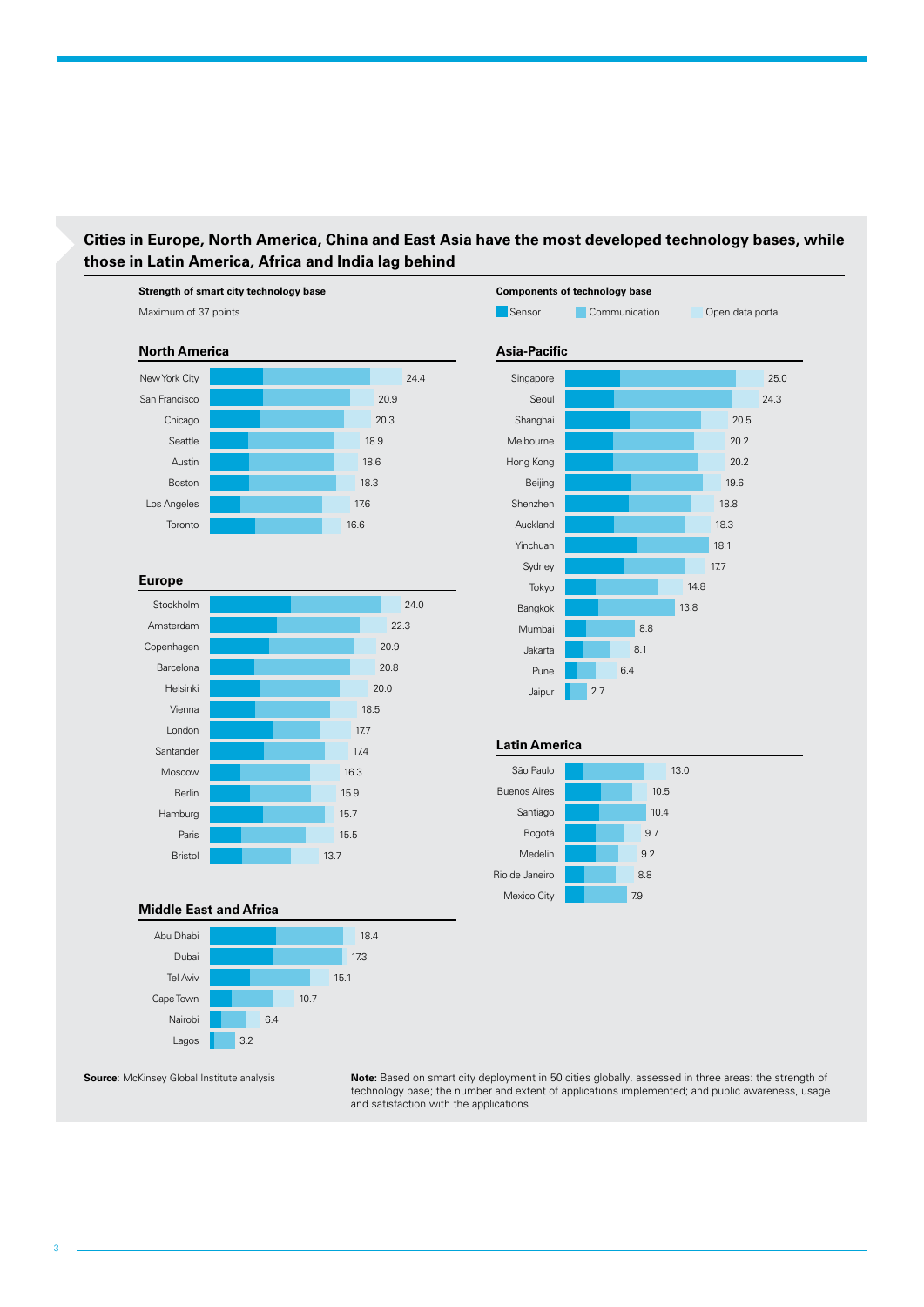#### **Telemedicine pilots are under way around the globe, and more than half of the cities examined have infectious disease surveillance**



**Source**: McKinsey Global Institute analysis

The successful use of data and tracking personal devices for healthcare provision could be a turning point for the wider adoption of healthcare technology at scale. Applications of technology to manage COVID-19 demonstrate only a small picture of its potential. Expanding the use of wearable technology that tracks respiration, heart rate and temperature, for example, can enable early and personalized intervention for thousands of patients and improve resource allocation beyond times of crisis. Healthcare agencies, insurance companies and city authorities have seen how technology can be used to facilitate early intervention and improve service delivery, and may be ready to expand its adoption in day-to-day healthcare provision for the long-term.

Urban mobility is another area where the benefits of smart city

approaches, adopted in direct response to containing COVID-19, could see a longer-term shift in city policy. In New Zealand, authorities have put funding in place to widen pavements and lay down "pop-up" bike lanes so that people can keep social distancing when walking around towns and cities; while in Oakland, California, 74 miles of roads have been closed off to vehicles so that people can use streets to walk farther apart. Such initiatives have pointed to ways in which urban mobility could change in the future, with potential to reduce congestion and improve air quality.

Transport agencies also used passenger data to monitor lockdown compliance and model contact between people as part of the response to COVID-19. This provides tangible evidence of how data analytics can be leveraged for multiple applications, from the provision of



there are more than 100 cities with more than a million inhabitants

personalized transport information to traffic and parking. Capturing this potential will come with legal complications, as in many jurisdictions data collected for one purpose cannot be retained for other uses without the data subject's consent.

These obstacles aside, there are nevertheless compelling arguments for a complete rethink of the way city transport networks are operated and designed post-COVID-19.

#### **Collaboration**

The urgency of the battle against COVID-19 has also necessitated crossover between traditional public, and private sector siloes. Chicago's travel pattern tracking program, for example, was executed in partnership with BlueDot, a mobility data company, and there have been numerous examples of manufacturers overhauling production lines to make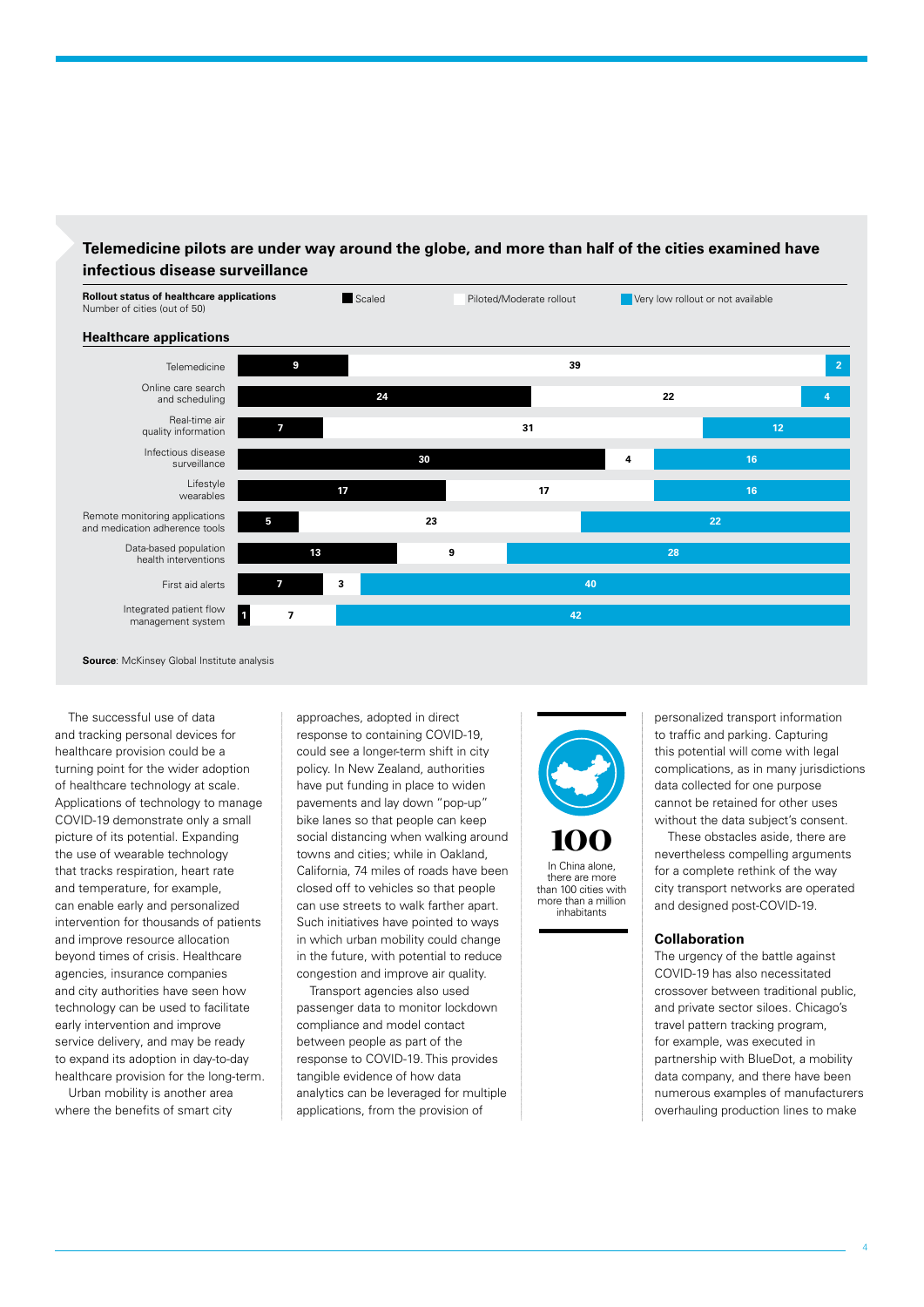medical equipment and buildings being repurposed as medical facilities.

The crisis may mark a mindset shift towards a multidisciplinary approach to finding the best solutions in urban management. Cross-sector cooperation between infrastructure, technology and mobility experts has long been viewed as key to smart city delivery. Technology, healthcare and automotive companies had already formed joint ventures in this spirit before COVID-19, but the strategic value of such partnerships has been underscored like never before. COVID-19 has fostered a renewed culture of collaboration and integration across industries, and the public and private sectors.

This represents a unique window for bringing together best practices from across a range of disciplines to build and run better cities.

#### **Out of office**

The nature and location of work has been another area where COVID-19 has pushed companies and workers into new ways of working.

Lockdowns around the world have forced people to work from home, accelerating the adoption and management of virtual meetings and remote working at an unprecedented scale. Early indications show that on the whole, the global workfrom-home experiment has been successful and may change attitudes to how companies manage staff, recruit and use office space. Support teams have shown their ability to deliver support to workers remotely, making it possible to reduce desk space in expensive city center offices. Hot-desking and work weeks split between an office and home space may become more of the norm. Business travel could be profoundly impacted too now that workers have experienced the efficacy of videoconferencing software and various messaging and collaboration platforms, which may

also be a way to reduce business costs and carbon footprints.

This long-term shift will require significant investment in telecoms and broadband infrastructure. In the UK, for example, internet service providers have seen double-digit increases in traffic during the lockdown, and streaming services like Netflix and Disney+ have cut bandwidth usage to clear network congestion. The gaps between city internet connection speeds and those in rural and periurban areas have also come to the fore. In the US, for example, cities



**Source:** Frost & Sullivan

like New York and Washington, DC will typically enjoy connection speeds of up to 10 gigabits per second, whereas users in Mississippi will have speeds as low as 1.5 Mbps. Similar urban-rural connectivity divides are observed in the rest of the world too.

Employers will generally remain legally responsible for ensuring the health and safety of their employees at work, even when that work is carried out at home. It is unlikely that it will be practicable for them to visit all their employees' homes to carry out risk assessments, but

 $\epsilon$ 

Early indications show that on the whole, the global workfrom-home experiment has been successful and will change attitudes to how companies manage staff, recruit and use office space



**Source**: United Nations Department of Economic and Social Affairs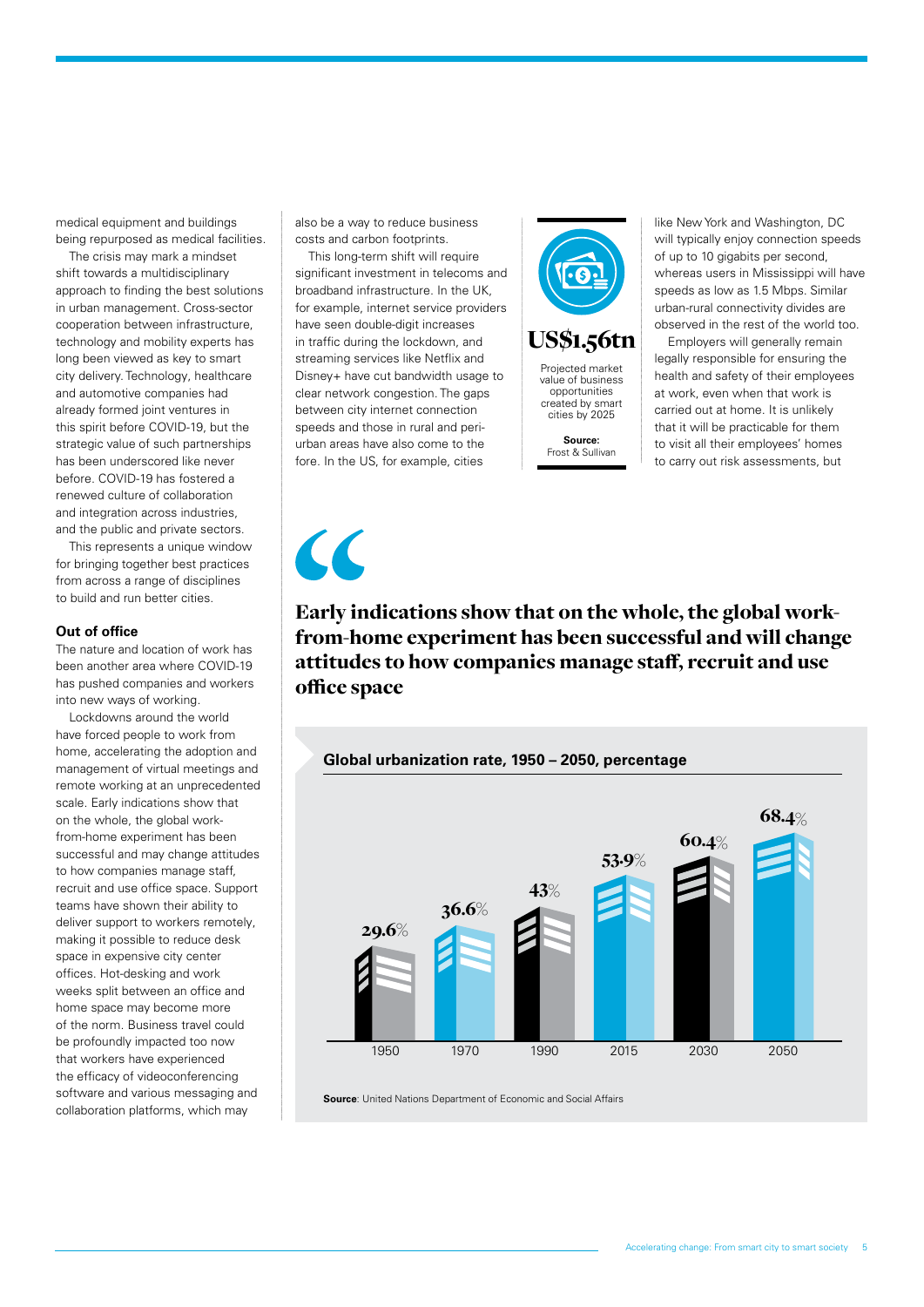there are things pretty much any employer can reasonably do, and more employers have been doing these things during the COVID-19 pandemic. These include, in particular, providing employees with the information, instruction and training they need to be able to carry out their own risk assessments of their home working environments, so that they can maintain a safe working environment for themselves. Employers can also check in with their employees regularly to ensure that they are carrying out these assessments and that they feel safe and comfortable working from home.

English contract and employment law provides a robust platform for the governance of relationships between employers and their employees, which is sufficiently flexible to cope with the challenges of remote working for those in "white collar" work, when compared with the more rigid structures found in some other jurisdictions, which rely more on collective bargaining arrangements and labor protections that are suited to "blue collar" environments. The use of laws, which are largely based on English common law principles, has become widespread in free zones around the world and should particularly suit smart cities.

Remote working is likely to form a key pillar of the labor landscape long after the virus has come and gone, and will offer exciting commercial opportunities for workers, businesses and telecoms operators.

#### **Redefining "business as usual"**

The challenges and costs that come with turning old cities into smart ones have not changed over the past few months, but there is little doubt that COVID-19 has forced all stakeholders in society to reassess a "business as usual" approach to the running of urban areas. Leaders will be able to make



**Note:** Bubble size indicates relative spending share in 2018

**Source**: *IDC's Worldwide Semiannual Smart Cities Spending Guide*, 2018H2 (May 2019)

better data-driven decisions and there is increasing recognition that the data and technology tools are there to better execute all aspects of city management. Towns and cities just need to invest in them.

The human and economic impact of the virus has been immense, and the fallout has provided new impetus to overcome sticking points and vested interests that have hindered the uptake of digital tools to better run cities. Smart city methods have already shown their value in the immediate reaction to the fight against a global pandemic. Subsequent implementation will have benefits extending well beyond this, but proper design from the initial planning stage will be critical.

# $\overline{\mathcal{C}}$

Smart city methods may provide new impetus to overcome sticking points that have hindered the uptake of digital tools to better run cities in the future